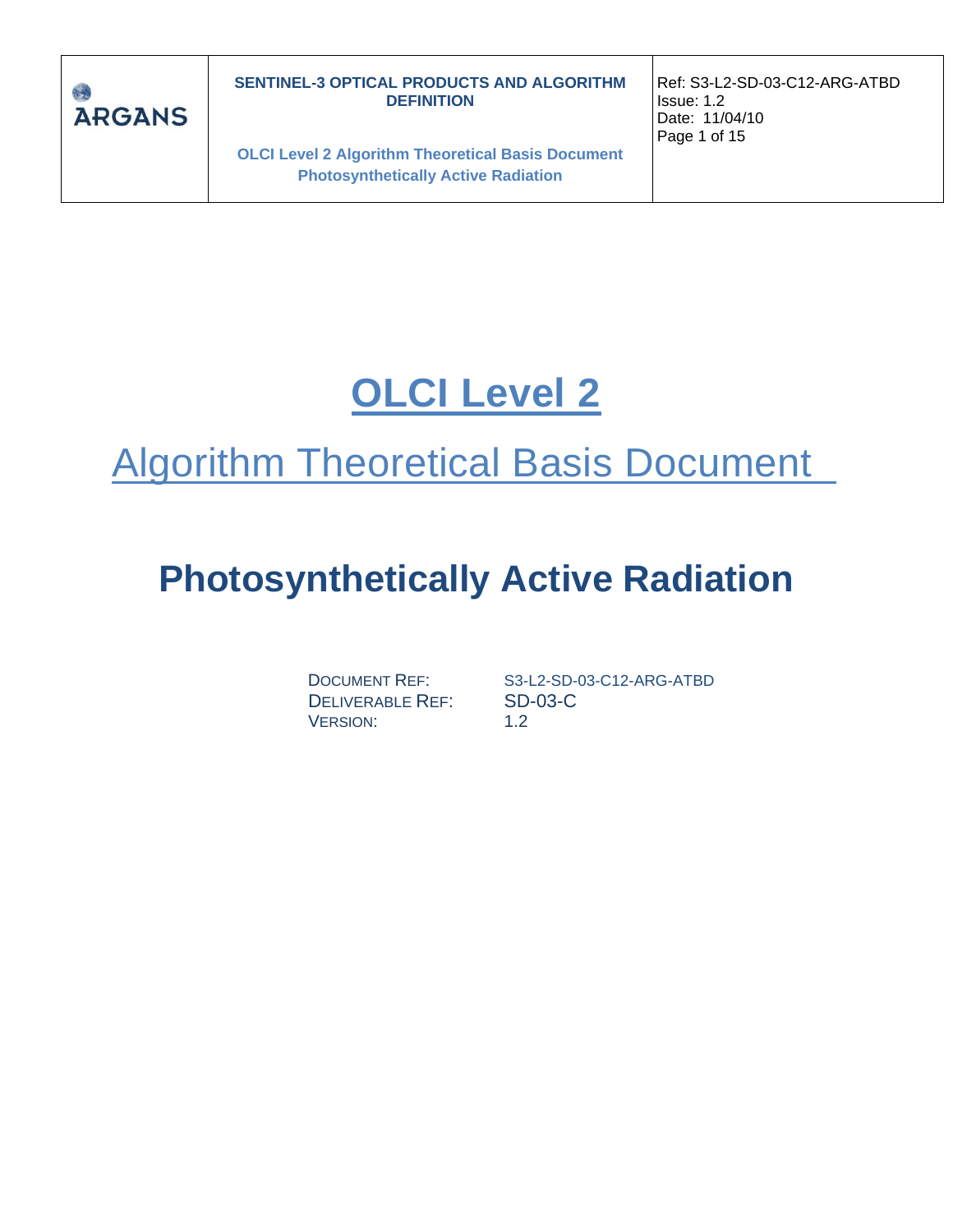

**OLCI Level 2 Algorithm Theoretical Basis Document Photosynthetically Active Radiation**

# **Document Signature Table**

|                 | <b>Name</b>          | <b>Function</b>         | <b>Company</b> | <b>Signature</b> | <b>Date</b>                                                                                                                                                                                  |
|-----------------|----------------------|-------------------------|----------------|------------------|----------------------------------------------------------------------------------------------------------------------------------------------------------------------------------------------|
| <b>Prepared</b> | S. Lavender          | <b>Project Manager</b>  | <b>ARGANS</b>  |                  |                                                                                                                                                                                              |
| <b>Approved</b> | O. Fanton<br>d'Andon | <b>OLCI</b> Coordinator | <b>ACRI-ST</b> | -M               |                                                                                                                                                                                              |
| <b>Released</b> | S. Lavender          | <b>Project Manager</b>  | <b>ARGANS</b>  |                  | Digitally signed by Samantha Lavender<br>DN: cn-Samantha Lavender, o=ARGANS Ltd.<br>ou=Managing Director.<br>email=samantha.lavender@argans.co.uk, c=GB<br>Date: 1010.04.11 23:07:58 +01'00' |

## **Change record**

| <b>Issue</b> | <b>Date</b> | <b>Description</b>                                                                        | <b>Change pages</b> |
|--------------|-------------|-------------------------------------------------------------------------------------------|---------------------|
| 1.0          | 24/08/2009  | <b>Initial version</b>                                                                    |                     |
| 1.1          | 18/01/2010  | Corrected units for PAR – from 9<br>$\mu$ W/cm <sup>2</sup> /µm to mW/cm <sup>2</sup> /µm |                     |
| 1.2          | 11/04/2010  | Minor updates for CDR: added<br>comment on MERIS iPAR product                             |                     |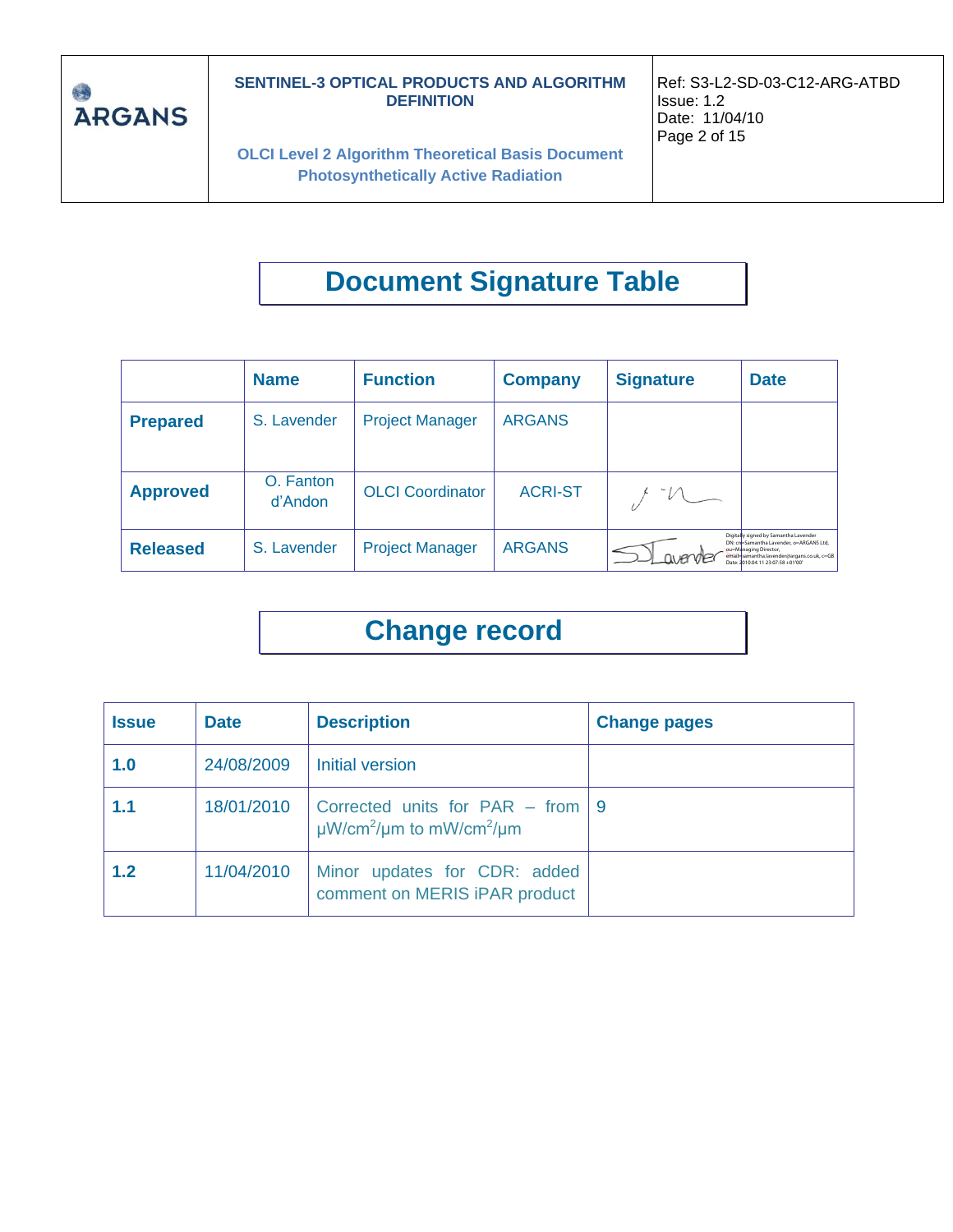

**OLCI Level 2 Algorithm Theoretical Basis Document Photosynthetically Active Radiation**

Ref: S3-L2-SD-03-C12-ARG-ATBD Issue: 1.2 Date: 11/04/10 Page 3 of 15

## **Distribution List**

| <b>Organisation</b>    | l O                           | Nb. of copies |
|------------------------|-------------------------------|---------------|
| <b>IESA</b>            | P. Goryl                      |               |
| <b>EUMETSAT</b>        | Hilary Wilson, Anne O'Carroll |               |
| <b>S3 Optical team</b> | All OLCI team                 |               |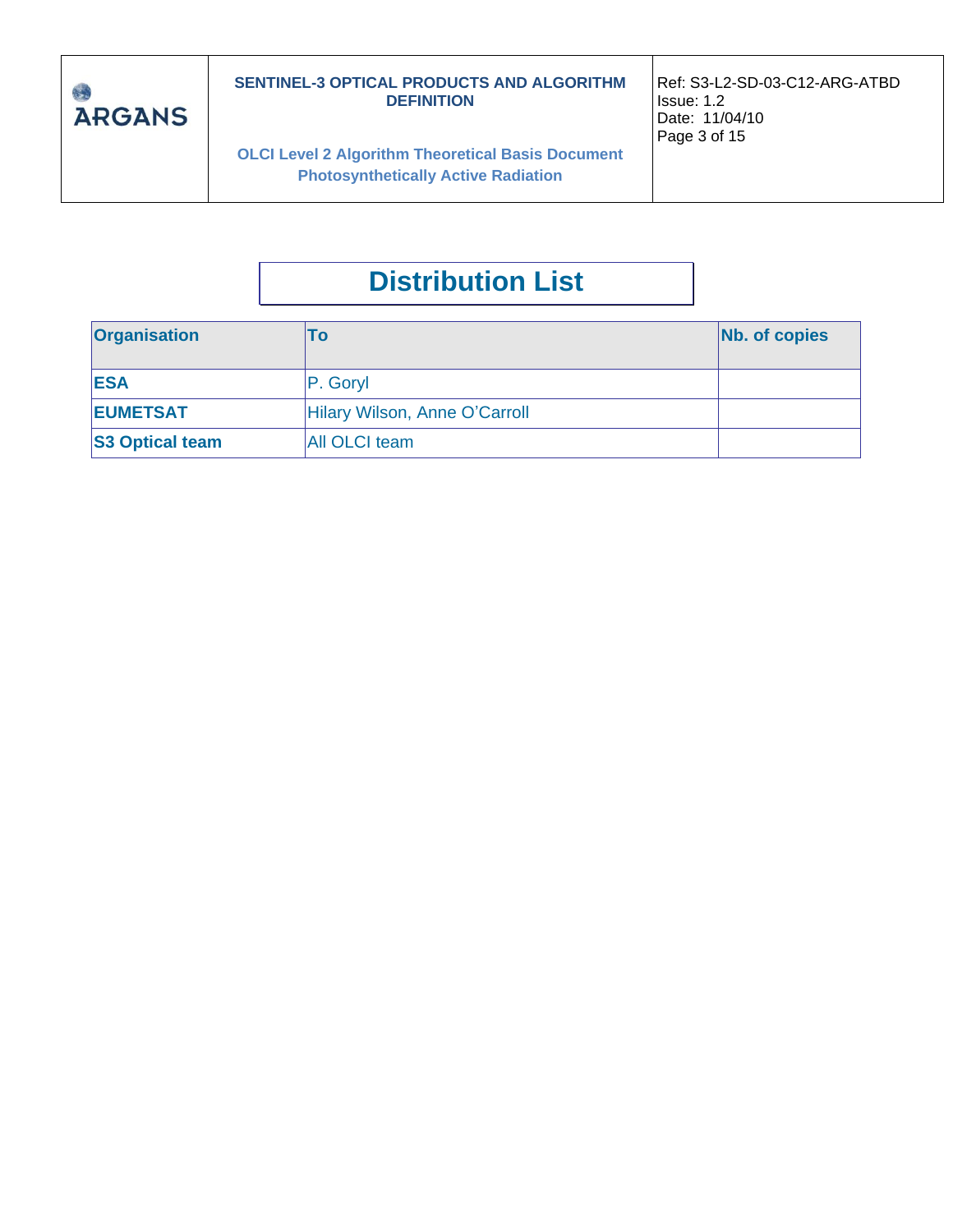

**OLCI Level 2 Algorithm Theoretical Basis Document Photosynthetically Active Radiation** 

Ref: S3-L2-SD-03-C12-ARG-ATBD Issue: 1.2 Date: 11/04/10 Page 4 of 15

## **Table of Contents**

|                                  | 1.1 |  |
|----------------------------------|-----|--|
|                                  | 1.2 |  |
|                                  | 1.3 |  |
|                                  | 1.4 |  |
| 2.                               |     |  |
| 2.1                              |     |  |
| 3 <sub>1</sub>                   |     |  |
|                                  | 3.1 |  |
|                                  | 3.2 |  |
|                                  | 3.1 |  |
| 4.                               |     |  |
| 5.                               |     |  |
| 6.                               |     |  |
| $7_{\scriptscriptstyle{\ddots}}$ |     |  |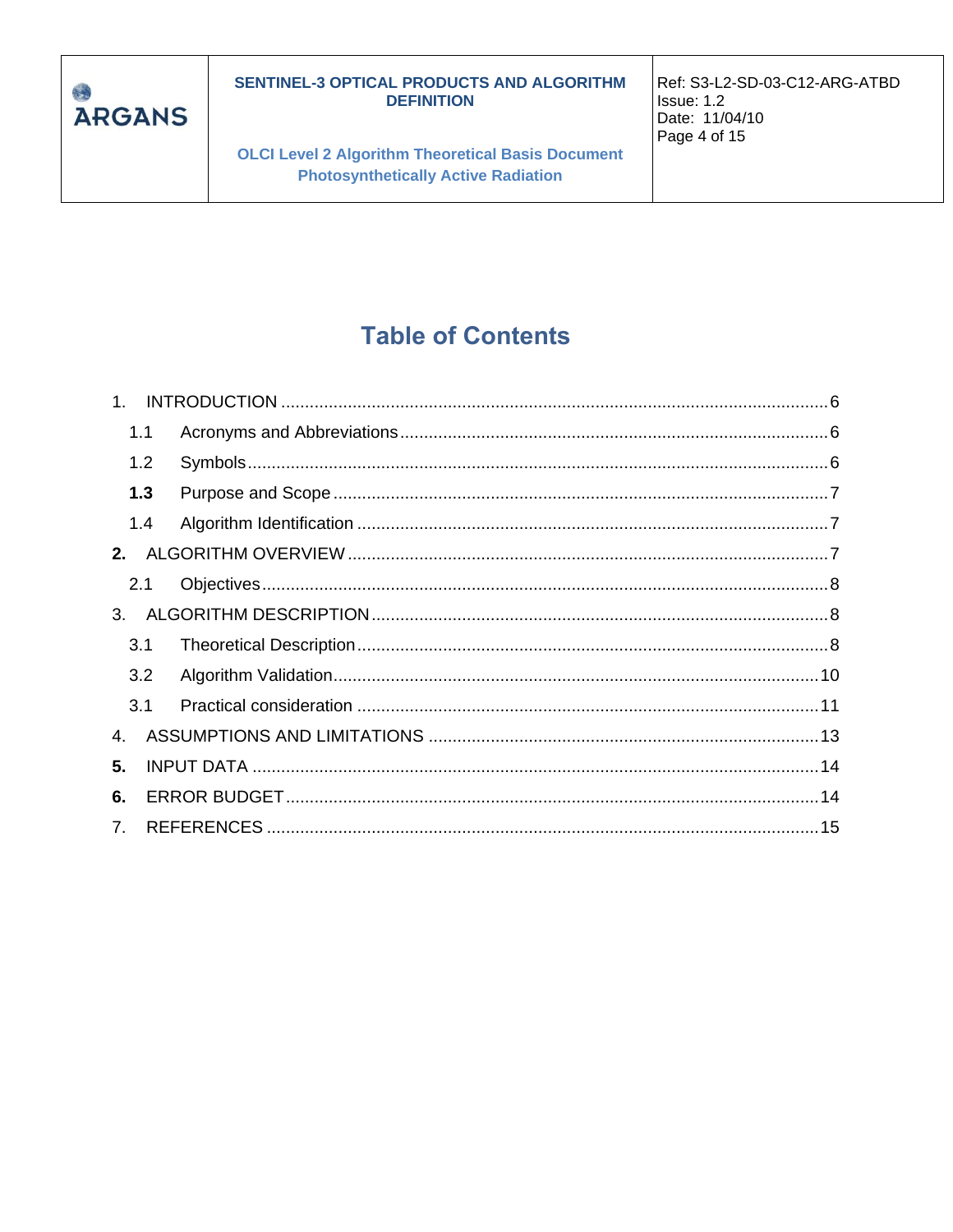

**OLCI Level 2 Algorithm Theoretical Basis Document Photosynthetically Active Radiation**

Ref: S3-L2-SD-03-C12-ARG-ATBD Issue: 1.2 Date: 11/04/10 Page 5 of 15

#### **List of Figures**

[Figure 1: PAR from three sensors, and also including SeaWiFS\\_MER \(application of the](#page-11-0)  reformulated MERIS approach, [Frouin 2008, to SeaWiFS\), compared to a\) AMT 12 and b\) AMT](#page-11-0)  [13 in situ PAR. Source: GlobColour PAR report \(Lavender 2008\).](#page-11-0) ............................................12 [Figure 2: Regression plots of in situ AMT PAR with PAR estimated by each sensor using the](#page-12-1)  [MERIS PAR \(Frouin, 2008\) algorithm. Included also, is the NASA SeaWiFS](#page-12-1) operational PAR [product regressed with AMT 13. Source: GlobColour PAR report \(Lavender 2008\).](#page-12-1) .................13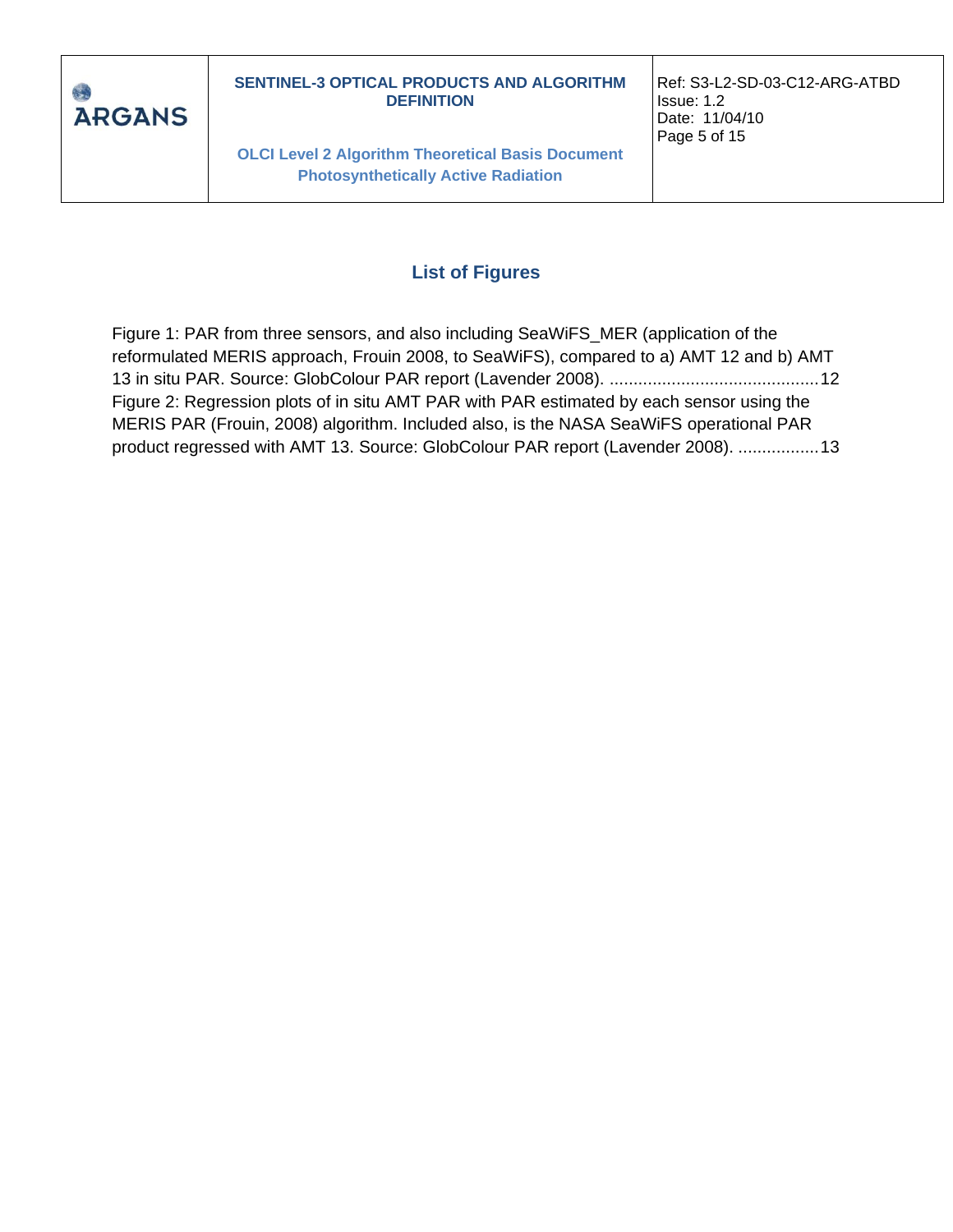

**OLCI Level 2 Algorithm Theoretical Basis Document Photosynthetically Active Radiation**

Ref: S3-L2-SD-03-C12-ARG-ATBD Issue: 1.2 Date: 11/04/10 Page 6 of 15

## <span id="page-5-0"></span>**1. INTRODUCTION**

## <span id="page-5-1"></span>**1.1 Acronyms and Abbreviations**

| <b>Atlantic Meridional Transect</b>             |
|-------------------------------------------------|
| <b>Algorithm Theoretical Basis Document</b>     |
| Look Up Table                                   |
| <b>Medium Resolution Imaging Spectrometer</b>   |
| <b>Moderate Resolution Imaging Spectrometer</b> |
| Ocean Land Colour Imager                        |
| Photosynthetically Active Radiation             |
| SeaWiFS Sea-viewing Field-of-view Spectrometer  |
| Top of Atmosphere                               |
|                                                 |

#### <span id="page-5-2"></span>**1.2 Symbols**

| Symbol                        | definition                                                                                                              | Dimension / units |  |  |  |
|-------------------------------|-------------------------------------------------------------------------------------------------------------------------|-------------------|--|--|--|
| Geometry, wavelengths         |                                                                                                                         |                   |  |  |  |
| λ                             | Wavelength                                                                                                              | nm                |  |  |  |
| Os                            | Sun zenith angle ( $\mu$ s = cos( $\theta$ s))                                                                          | degrees           |  |  |  |
| $\theta$                      | Satellite viewing angle ( $\mu$ v = cos( $\theta$ ))                                                                    | degrees           |  |  |  |
| <b>Atmospheric properties</b> |                                                                                                                         |                   |  |  |  |
| $P_{aer}$                     | Aerosol phase function                                                                                                  |                   |  |  |  |
| $P_{mol}$                     | Molecular phase function                                                                                                |                   |  |  |  |
| $T_d$ ( $\lambda$ ED)         | Diffuse transmittance for angle $\theta$                                                                                | dimensionless     |  |  |  |
|                               | $T_d(\lambda, \theta) = L_1(\lambda, \theta_s, \theta_v, \Delta\phi) / L_{0+}(\lambda, \theta_s, \theta_v, \Delta\phi)$ |                   |  |  |  |
| $T_a(\lambda \mathbb{D})$     | Gaseous transmission                                                                                                    |                   |  |  |  |
|                               | $\rho(\lambda,\theta_{\rm S},\theta_{\rm V},\Delta\phi)$ Reflectance $(\pi L / F_0 \mu_{\rm S})$                        | dimensionless     |  |  |  |
|                               | where the product $\pi$ . Lis the TOA upwelling irradiance if upwelling radiances are                                   |                   |  |  |  |

equal to  $L(\lambda,\theta,\theta,\Delta\phi)$ , for any values of  $\theta$  within 0- $\pi/2$  and any  $\Delta\phi$  within 0-2 $\pi$ . Subscripts are

a: Intrinsic atmospheric reflectance cs: cloud/surface layer gc: gas corrected dimensionless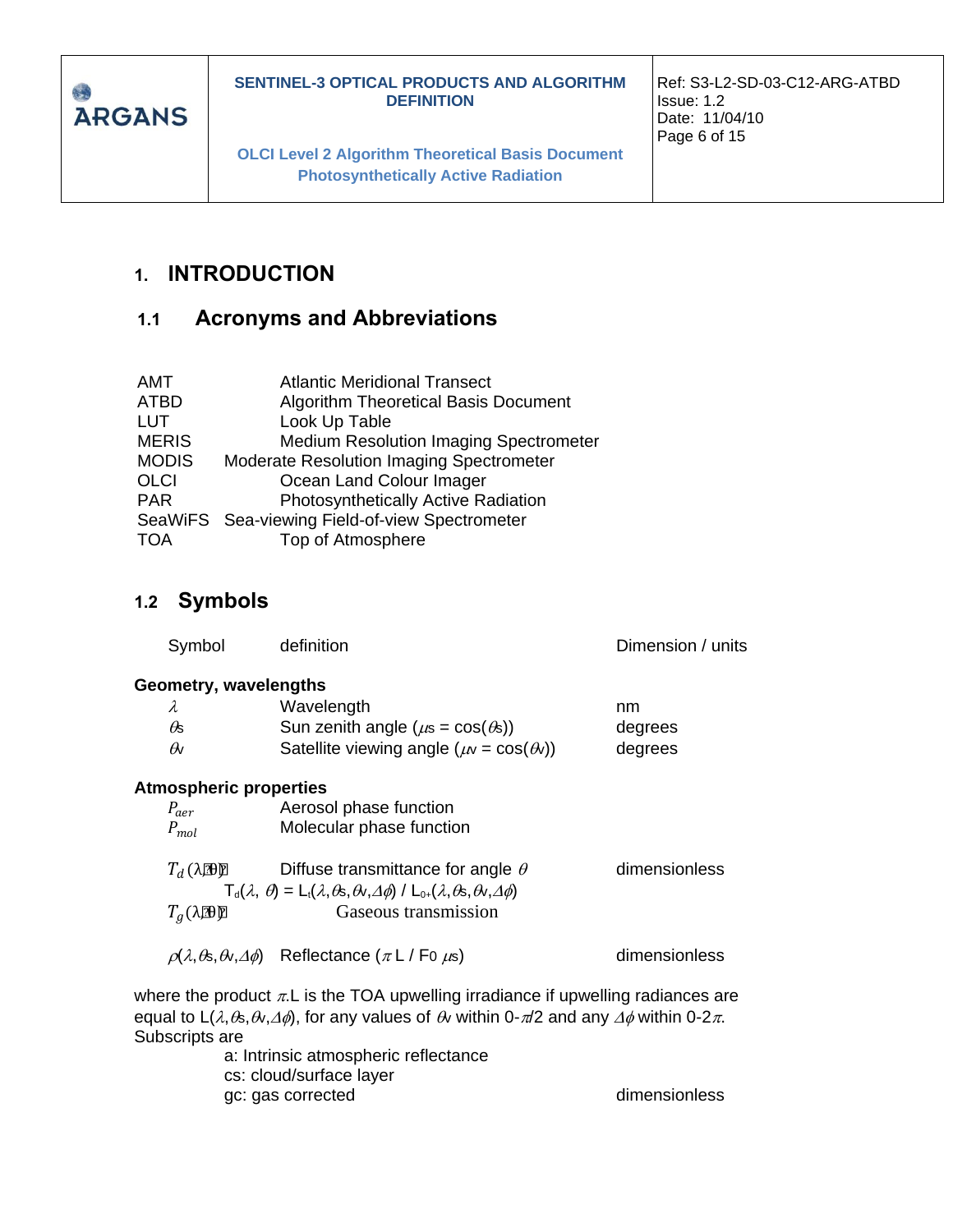

 $\tau_{\textit{aer}}$  Optical thicknesses of aerosols  $\tau_{mol}$  Optical thicknesses of molecules  $\omega_{aer}$  . . Single scattering albedo of aerosols

## <span id="page-6-0"></span>**1.3 Purpose and Scope**

Photosynthetically Active Radiation (PAR) reaching the ocean surface is defined as the quantum energy flux from the Sun in the spectral range 400-700 nm; units are Einstein/ $m^2$ /day. PAR is essential for the carbon-cycle modellers to convert the measured chlorophyll concentration into an estimate of ocean productivity, and hence of carbon sequestration.

## <span id="page-6-1"></span>**1.4 Algorithm Identification**

This algorithm is identified under reference "SD-03-C12" in the Sentinel-3 OLCI documentation.

## <span id="page-6-2"></span>**2. ALGORITHM OVERVIEW**

The MERIS PAR product was adapted to the operational context of MERIS by Aiken and Moore (1997), based on the Gregg and Carder (1990) model, through the creation of a look-up table (LUT). It's defined as the number of quanta reaching the water surface in the 400 nm to 700 nm spectral window per surface unit and per time unit, see Equation 1, Bouvet (2006):

$$
PAR = \frac{1}{hc} \int_{400nm}^{700nm} \lambda E_d(\lambda) d\lambda \tag{Eq 1}
$$

where h and c are respectively the Planck constant and the speed of light in a vacuum and  $E_d$  is the downwelling irradiance just above the sea surface.

The MERIS PAR product is an instantaneous PAR (iPAR) that was developed alongside the chlorophyll fluorescence (Aiken and Moore, 1997) product and can only be calculated for clear skies. Although it's believed that iPAR is very useful for Net Primary Production (NPP) and other ecosystem models, many models require a daily time step and thus a daily PAR product is more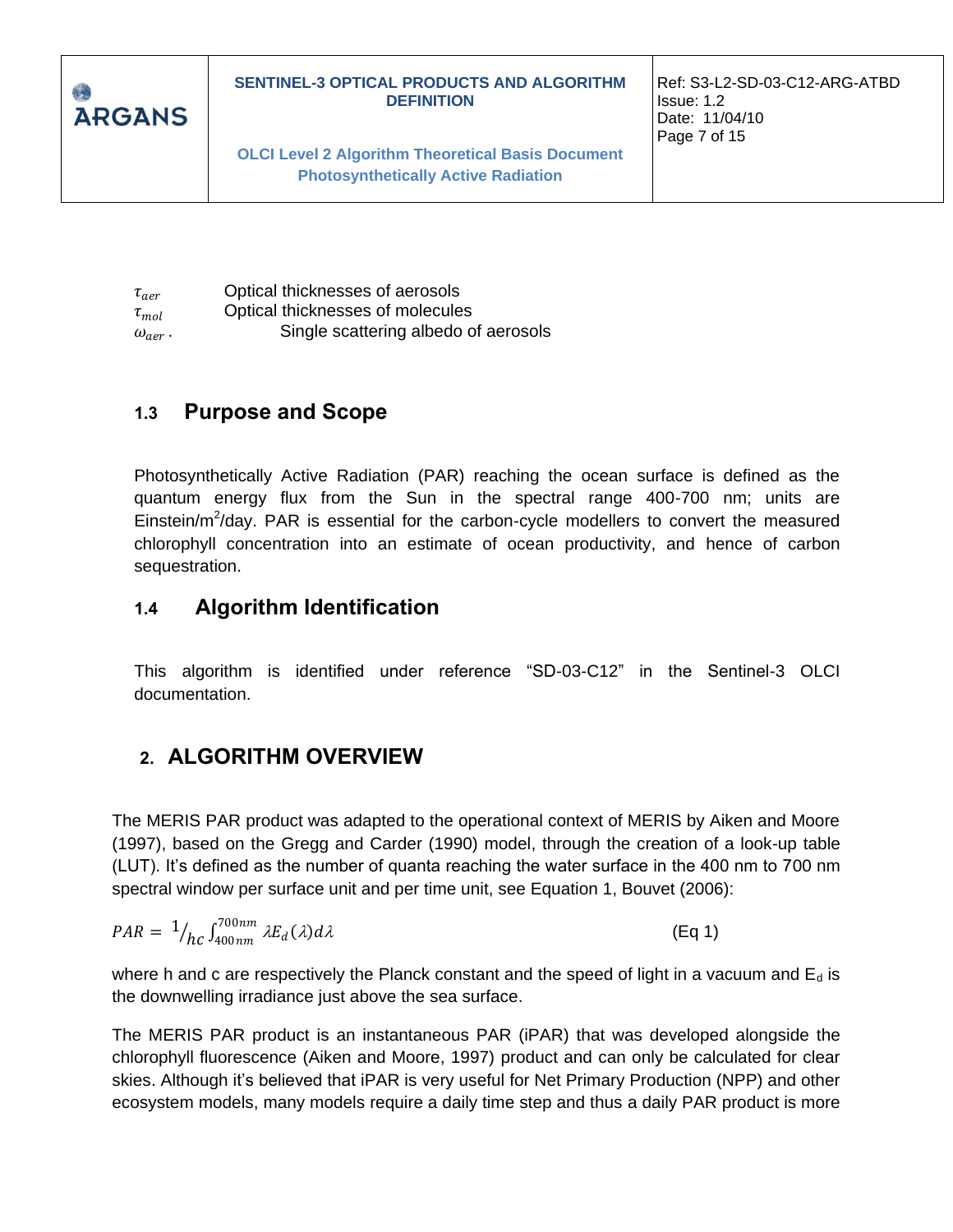

desirable. Therefore, the Frouin et al. (2005) approach that's applied to MODIS and SeaWiFS and lead into the GlobColour multi-sensor merged PAR product has been included. This produces an average daily (24 hour) flux and is calculated for all pixels.

## <span id="page-7-0"></span>**2.1 Objectives**

The atmosphere and surface are modelled as a 2-layer system. The first layer contains molecules and aerosols and is located above the second layer, the cloud/surface layer. The OLCI reflectances are corrected for gaseous absorption and then for molecular and aerosol scattering, which yields the instantaneous albedo of the cloud/surface layer in the PAR interval, A. This albedo is then used to compute instantaneous PAR, and finally, daily PAR is obtained by integrating instantaneous PAR from sunrise to sunset. The dependence of A on sun zenith angle is taken into account, but atmospheric conditions are assumed to be constant during the day and to correspond to the satellite observation.

## <span id="page-7-1"></span>**3. ALGORITHM DESCRIPTION**

## <span id="page-7-2"></span>**3.1 Theoretical Description**

Frouin et al. (2005) estimate daily PAR reaching the ocean surface using a parallel-plane theory and assume a decoupling of the effects of clouds and clear sky. Consequently, the algorithm doesn't have to distinguish between clear and cloudy regions within a pixel. The solar flux reaching the ocean surface is then given by Equation 2 (Frouin, 2005).

$$
E = E_{clear} (1 - A)(1 - A_s)^{-1} (1 - S_\alpha A)^{-1}
$$
 (Eq 2)

Where is where  $A_s$  is the albedo of the ocean surface and  $E_{clear}$  is the solar flux that would reach the surface if the cloud/surface system were non reflecting and non-absorbing. To compute E, A is expressed as a function of the satellite measured radiance in the PAR spectral range and the reflectance of the cloud/surface layer,  $\rho_{_{\text{CS}}}(\lambda)$ , is obtained from the gas absorption corrected top of atmosphere reflectance,  $\rho_{\rm gc}(\lambda)$ , following Equation 3 (Tanré et al., 1979) assuming isotropy of the cloud/surface layer system.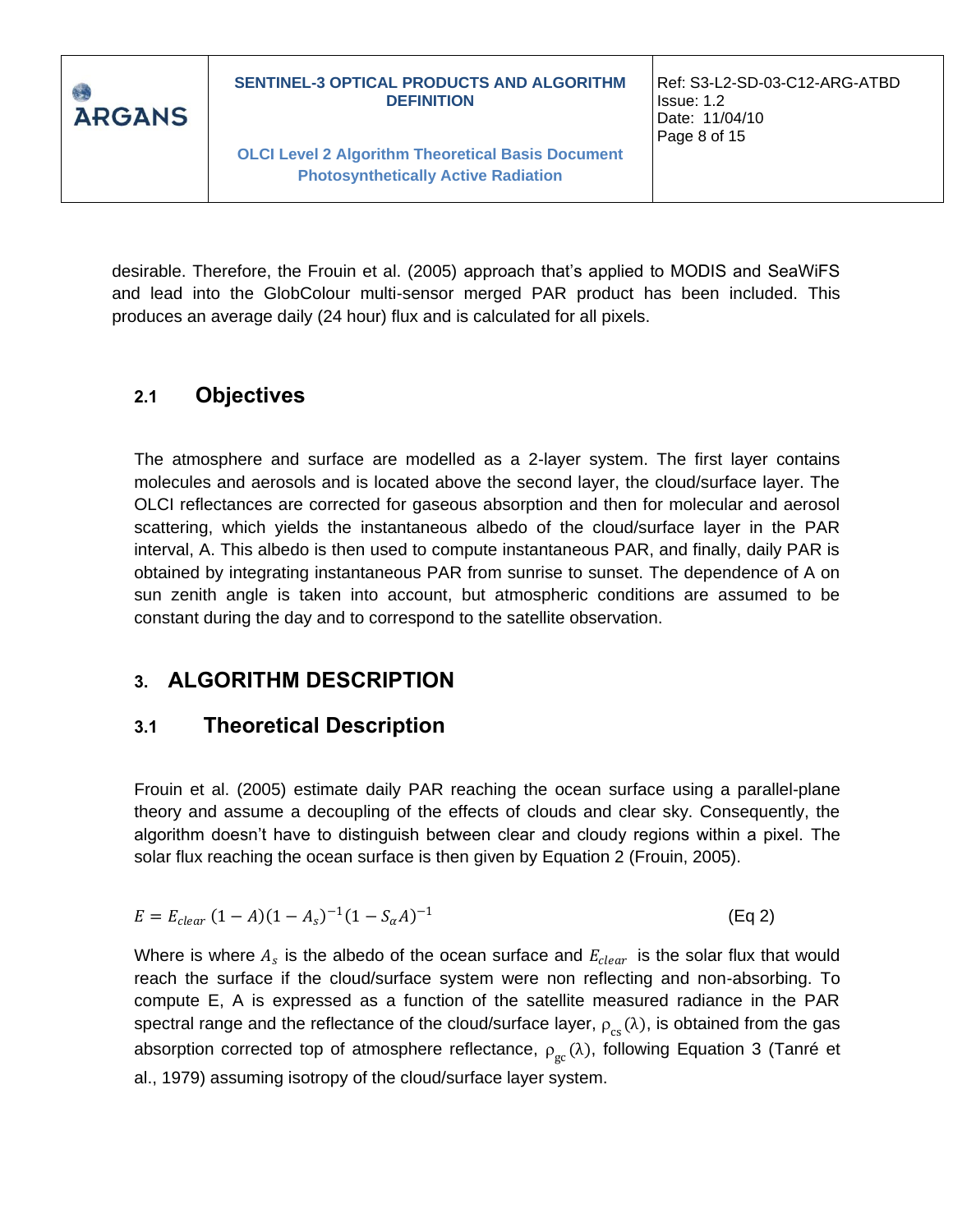**ARGANS** 

**OLCI Level 2 Algorithm Theoretical Basis Document Photosynthetically Active Radiation**

$$
\rho_{cs}(\lambda) = \left(\rho_{gc}(\lambda) - \rho_a(\lambda)\right) \left[T_d(\theta_s, \lambda) T_d(\theta_v, \lambda) + S_a(\lambda) \left(\rho_{gc}(\lambda) - \rho_a(\lambda)\right)\right]^{-1} \tag{Eq 3}
$$

 $\rho_a(\lambda)$  , the aerosol reflectance, is modelled using the quasi single-scattering approximation, Equation 4 (Frouin, 2005). From this point onwards, the variation with wavelength  $(\lambda)$  has been dropped for clarity.

$$
\rho_a = (\tau_{mol} P_{mol} + \omega_{aer} \tau_{aer} P_{aer}) [4\mu_s \mu_v]^{-1}
$$
\n(Eq 4)

The terms include the optical thicknesses of molecules and aerosols,  $\tau_{mol}$  &  $\tau_{aer}$ , their respective phase functions,  $P_{mol}$  &  $P_{aer}$ , and the single scattering albedo of aerosols,  $\omega_{aer}$ . The molecular phase function is calculated according to Equation 5 (Frouin, 2008).

$$
P_{mol} = \frac{(2.0*(1.0-del)*0.75*(1.0+cos2X)+3.0*del)}{(2.0+del)}
$$
(Eq 5)

$$
cos2X = cosX * cosX
$$
 (Eq 6)

$$
Chi = ACOSD(cosX)
$$
 (Eq 7)

$$
cos X = -((\mu_s \mu_v) + (sin \theta_s * sin \theta_v * cos \Delta \phi))
$$
 (Eq 8)

Where  $del = 0.0095$ . The diffuse transmittance,  $T_d(\theta)$ , and spherical albedo,  $S_a$ , are computed using analytical formulas developed by Tanré et al. (1979), see Equations 9 and 10 (Frouin, 2005).

$$
T_d(\theta) = exp\left[\frac{-(\tau_{mol} + \tau_{aer})}{\mu\theta}\right] exp\left[\frac{(0.52\tau_{mol} + B\tau_{aer})}{\mu\theta}\right]
$$
(Eq 9)

Where  $B = 0.5(1.0 + A<sub>S</sub>y<sub>m</sub>)$ , and Asym = 0.6666667 (Frouin, 2008).

$$
S_a = (0.92\tau_{mol} + G\tau_{aer})exp[-(\tau_{mol} + \tau_{aer})]
$$
\n(Eq)

Where  $G = 1.0 - Asym$  and  $\theta$  is either the sun or sensor zenith angle. The aerosol optical thickness in band i is obtained from the optical thickness in OLCI band 16 (865 nm),  $\tau_{aerref}$  , and the Angstrom coefficient  $(\alpha)$ , between 665 (OLCI band 8) and 865nm, see Equation 11 (Frouin, 2005).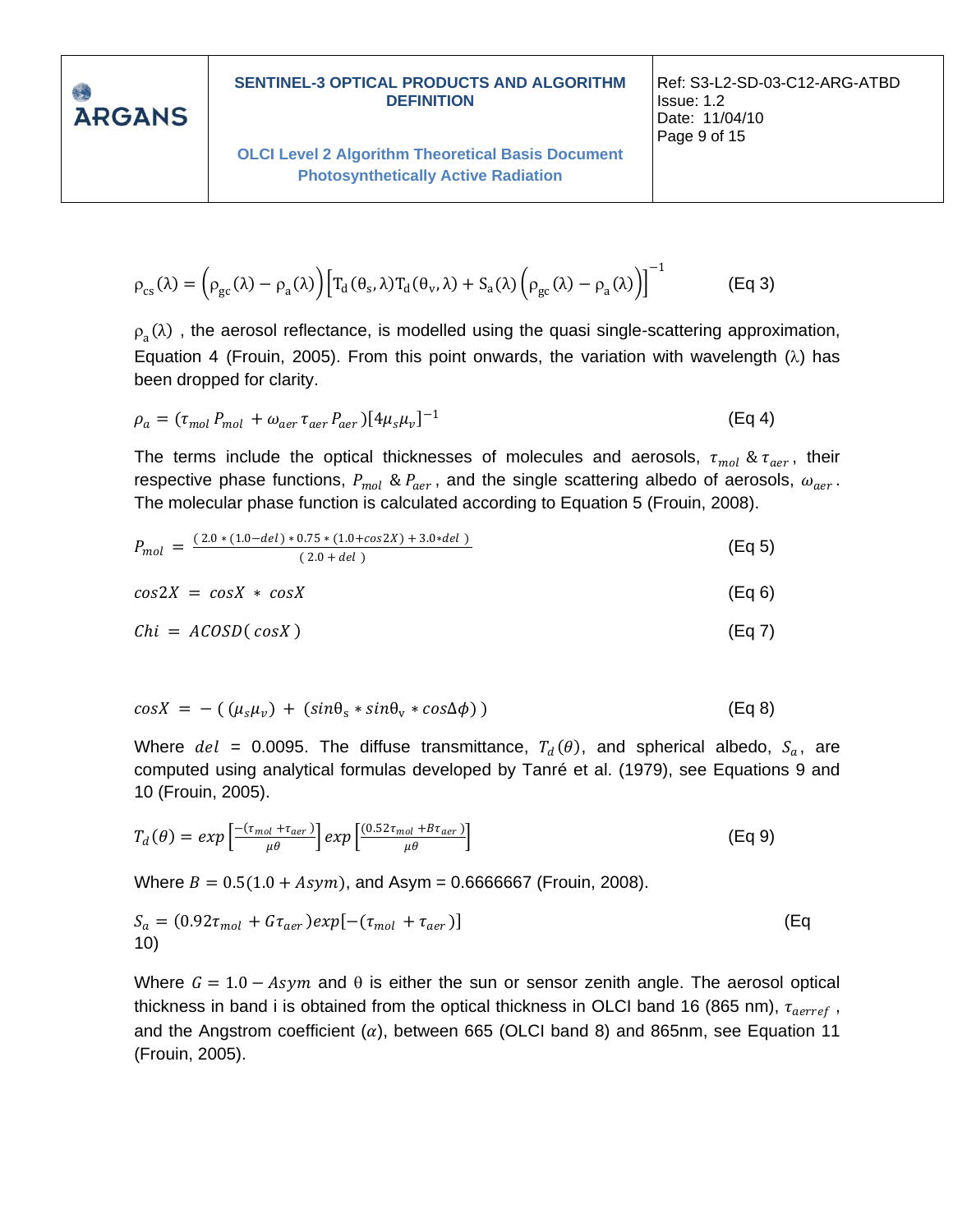**ARGANS** 

#### **SENTINEL-3 OPTICAL PRODUCTS AND ALGORITHM DEFINITION**

**OLCI Level 2 Algorithm Theoretical Basis Document Photosynthetically Active Radiation**

Ref: S3-L2-SD-03-C12-ARG-ATBD Issue: 1.2 Date: 11/04/10 Page 10 of 15

(Eq 11)

$$
\tau_{aer} = \tau_{aerref} \left( \lambda_{ref} / \lambda_i \right)^{a}
$$

 $\cdot$   $\alpha$ 

An estimate of daily PAR, <E>day, is obtained by integrating Equation 2 over the length of the day, see Equation 12 (Frouin, 2005).

$$
\langle E \rangle_{day} = \langle E_0 \rangle \int \left\{ \mu_s \langle T_g \rangle \langle T_d \rangle [1 - \langle A \rangle] [1 - \langle A_s \rangle]^{-1} [1 - \langle S_a \rangle \langle A \rangle]^{-1} \right\} dt \tag{Eq 12}
$$

Where,  $\langle \rangle$  symbolizes average value over the PAR range,  $T_q$  is the gaseous transmission.

$$
\langle A \rangle = \frac{\langle \rho_{cs}(\lambda) \rangle}{\langle E_0 \rangle} \tag{Eq 13}
$$

$$
\langle A_s \rangle = \langle T_{dir} \rangle \langle T_d \rangle^{-1} \left[ \frac{0.5}{1.1[\mu_s]^{1.4} + 0.15} \right] + 0.07 \langle T_{dir} \rangle \langle T_d \rangle^{-1} \tag{Eq 14}
$$

$$
T_{dir} = exp\left[\frac{-(\tau_{mol} + \tau_{aer})}{\mu_s}\right]
$$
 (Eq 15)

$$
T_{dif} = 1 - T_{dir} \tag{Eq 16}
$$

Finally, the individual daily PAR estimates, obtained in units of  $mW/cm^2/\mu m$ , are converted into units of Einstein/m<sup>2</sup>/day and can then be spatially and temporally averaged into global (Level) 3 daily, weekly and monthly products. The factor required to convert units of mW/cm<sup>2</sup>/µm to units of Einstein/m<sup>2</sup>/day is equal to 1.193 to an inaccuracy of a few percent regardless of meteorological conditions (Kirk, 1994, pp. 4-8.). In middle and high latitudes, several daily estimates may be obtained over the same target during the same day, increasing product accuracy.

#### <span id="page-9-0"></span>**3.2 Algorithm Validation**

Validation of the MERIS, MODIS and SeaWiFS PAR products occurred within a GlobColour activity (Lavender 2008). The satellite PAR products were compared to in situ Atlantic Meridional Transect (AMT) cruise PAR on a time series basis and down the latitudinal track, respectively, see Figure 1. The overall trend in PAR reflects latitudinal variability while the high frequency variability reflects local cloud conditions on the particular day being sampled;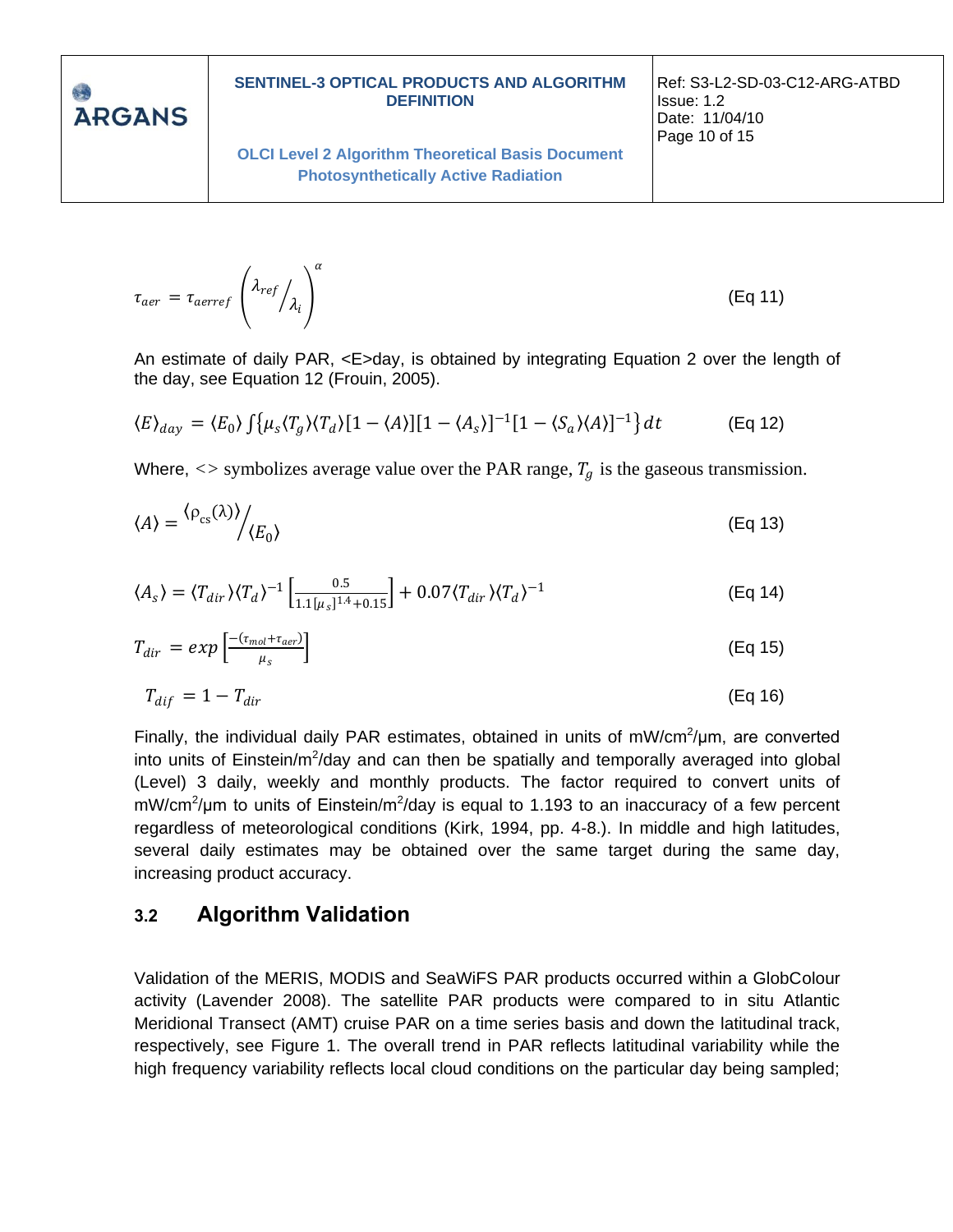

**OLCI Level 2 Algorithm Theoretical Basis Document Photosynthetically Active Radiation**

Ref: S3-L2-SD-03-C12-ARG-ATBD Issue: 1.2 Date: 11/04/10 Page 11 of 15

it should be remembered that neither the in situ or satellite products are the truth, but in these comparisons the in situ magnitude will be considered as the best representation of the truth.

There were not as many MERIS matchups to the AMT sample dates as there are for SeaWiFS and MODIS. For AMT 12 there were 10 matching points and for AMT 13 there were 9 matching points. Figure 2 shows the correlation of the satellite match-ups with the in situ data; positive and significant linear correlations of 0.896 (AMT 12) and 0.863 (AMT 13) for MERIS. However, the correlations only indicate that the predicted magnitudes rather than variability is correct. The difficult question to answer with this preliminary validation is whether the in situ (AMT) high frequency variability is real / needed for the modellers or an artefact of the in situ data collection method.

## <span id="page-10-0"></span>**3.1 Practical consideration**

For Frouin (2005), a monthly climatology for  $\tau_{aerref}$  (865 nm for SeaWiFS) and  $\alpha$  was based on three years of SeaWiFS data (1997-2000) since aerosol properties cannot be determined when the pixel is cloudy. This was justified because, in general, aerosol effects on E are secondary compared to cloud or  $\theta_s$  effects. For Frouin (2008) an external Look Up Table (LUT) called "meris\_aerosol\_par.dat" was used.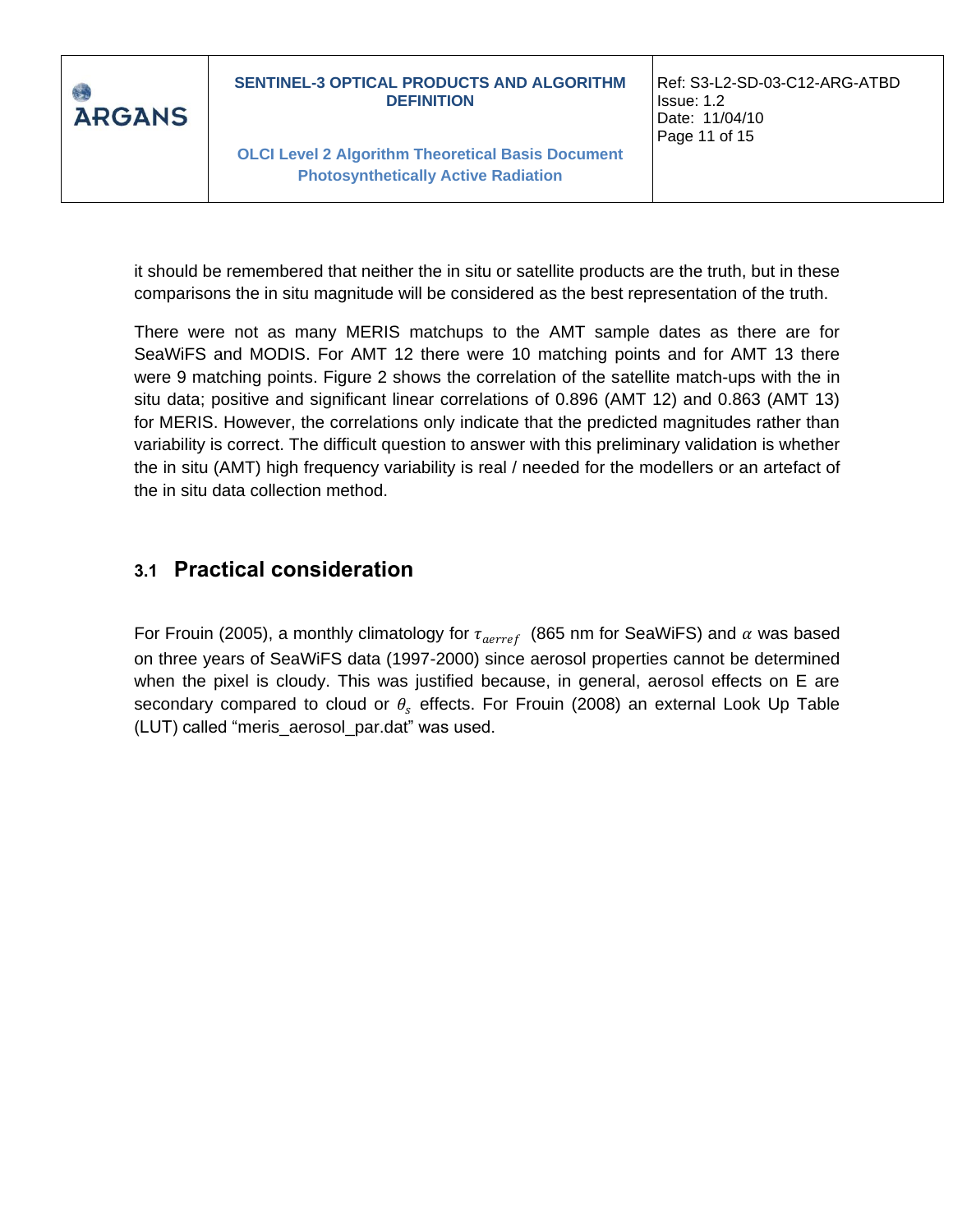



<span id="page-11-0"></span>**Figure 1: PAR from three sensors, and also including SeaWiFS\_MER (application of the reformulated MERIS approach, Frouin 2008, to SeaWiFS), compared to a) AMT 12 and b) AMT 13 in situ PAR. Source: GlobColour PAR report (Lavender 2008).**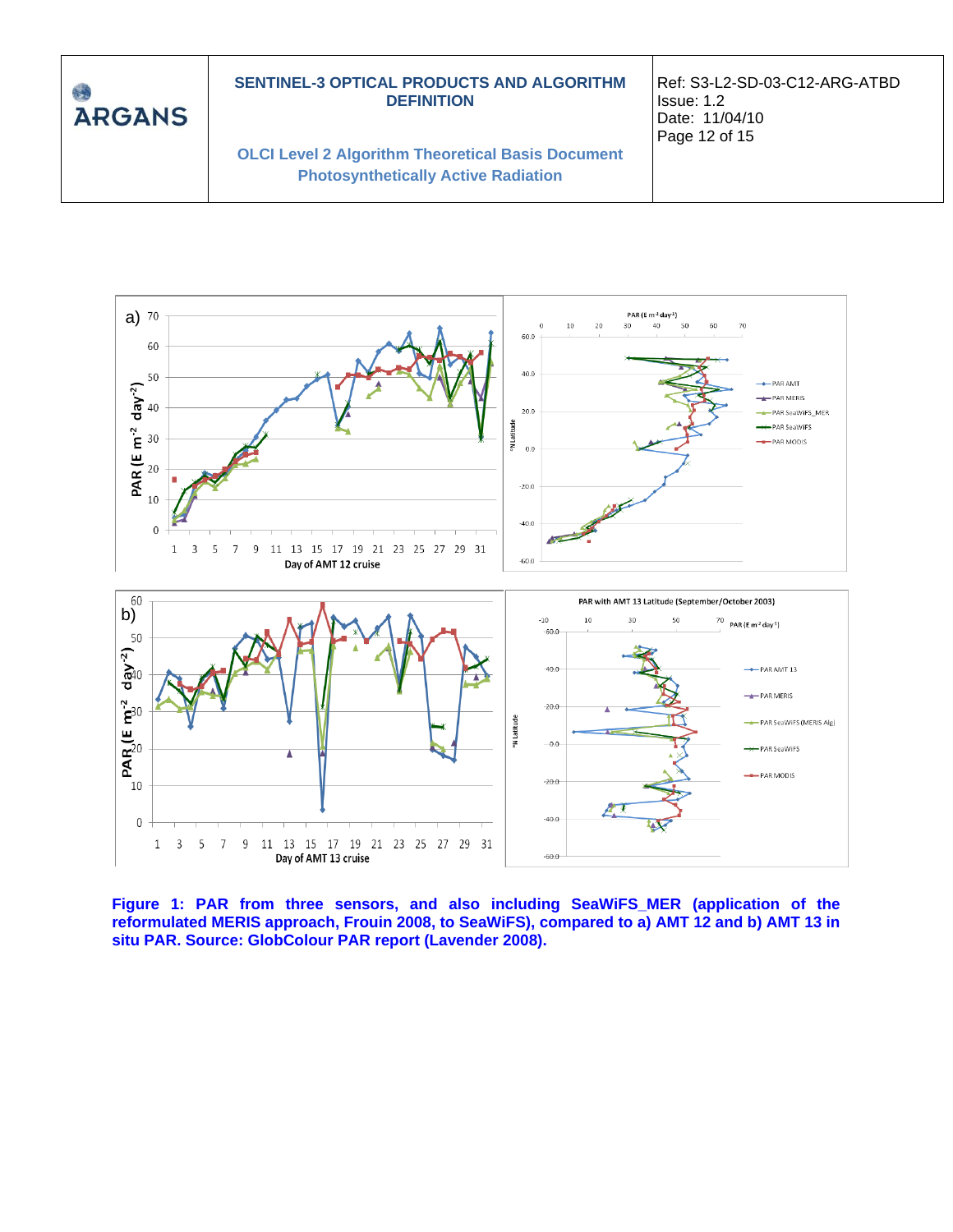<span id="page-12-1"></span>

**Figure 2: Regression plots of in situ AMT PAR with PAR estimated by each sensor using the MERIS PAR (Frouin, 2008) algorithm. Included also, is the NASA SeaWiFS operational PAR product regressed with AMT 13. Source: GlobColour PAR report (Lavender 2008).**

## <span id="page-12-0"></span>**4. ASSUMPTIONS AND LIMITATIONS**

The quasi single-scattering approximation is inaccurate at large zenith angles, but acceptable for the OLCI sun zenith angles (less than 75 degrees).

The cloud/surface system is assumed to be stable during the day and to correspond to the OLCI observation. This assumption is crude, and PAR accuracy will be degraded in regions where clouds exhibit strong diurnal variability.

Ideally, the PAR product should be produced after the atmospheric correction has been performed so that outputs of the atmospheric correction are available.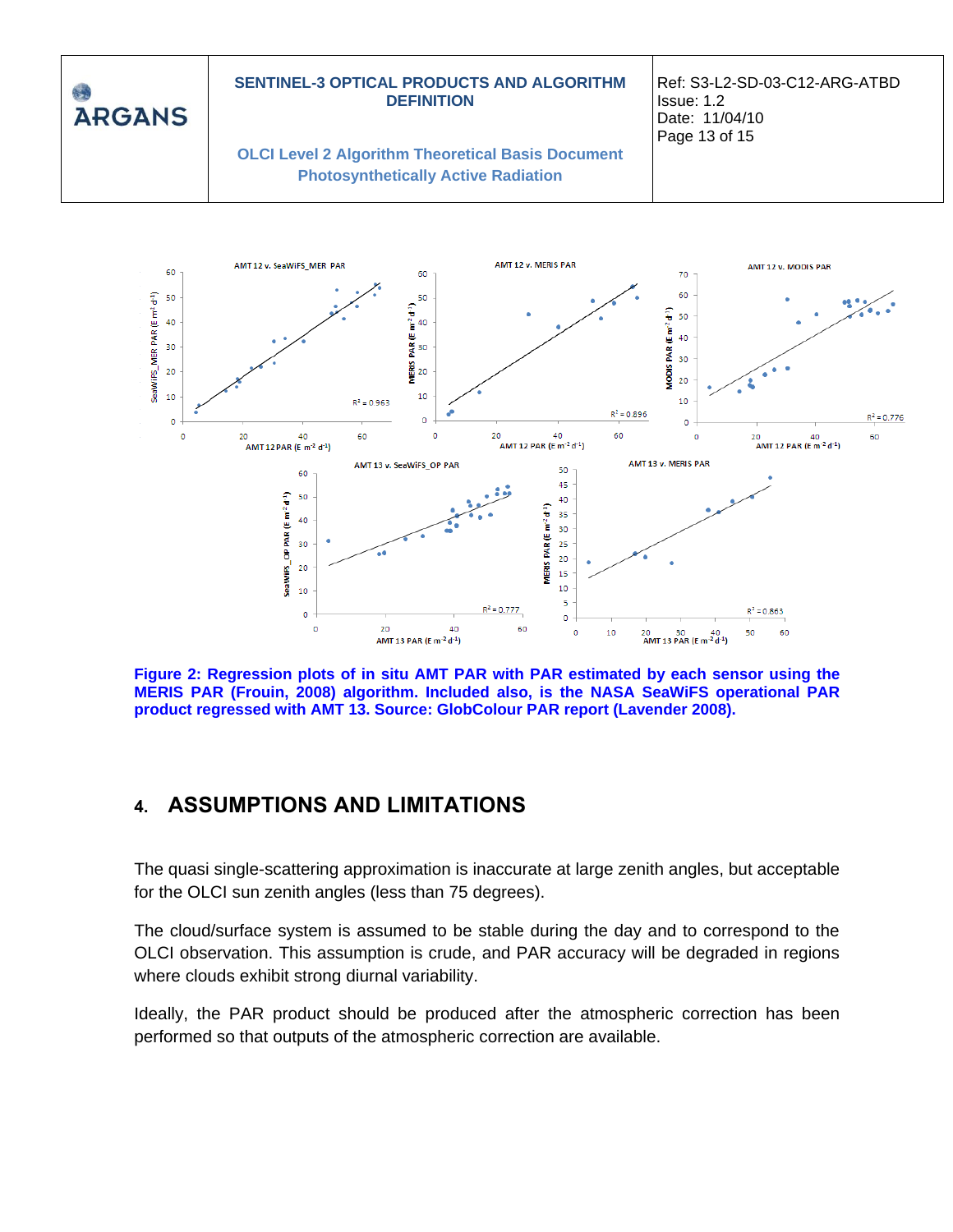

**OLCI Level 2 Algorithm Theoretical Basis Document Photosynthetically Active Radiation**

The MERIS iPAR may be required. As the MERIS algorithm is relatively straightforward to implement this could be implemented alongside the current daily PAR algorithm and 2 products produced.

## <span id="page-13-0"></span>**5. INPUT DATA**

#### **Input from Level1:**

Geometry including illumination and viewing zenith and azimuth angles:  $\theta_s$  [degrees],  $\theta_v$ [degrees] and  $\Delta\phi$  [degrees]

TOA gas corrected sensor reflectance:  $\rho_{gc}(\lambda)$  [dimensionless]

#### **Input from earlier processing steps:**

Gaseous transmission:  $T_a$  [dimensionless]

Optical thickness for molecules:  $\tau_{mol}$  [dimensionless]

**Input from LUT that provides the following based on Chi (Eq 6) and Angstrom (665,865)\*:**

Optical thickness for aerosols:  $\tau_{aer 16}$  [dimensionless]

Phase function for aerosols:  $P_{aer}$  [dimensionless]

Single scattering albedo of aerosols:  $\omega_{aer}$  [dimensionless]

Wavelength varying Angstrom coefficient:  $\alpha$  [dimensionless]

 $*$  Based on aerosol model #5 (Maritime RH=90%) = 0.197490 (Frouin, 2008)

## <span id="page-13-1"></span>**6. ERROR BUDGET**

An error model will (ideally) be based on probability density functions (PDFs) provided for the input variables ( $\theta_s$ ,  $\theta_v$ ,  $\Delta\phi$ ,  $\rho_{gc}(\lambda)$ ,  $T_g$  and  $\tau_{mol}$ ), which will be propagated through the PAR